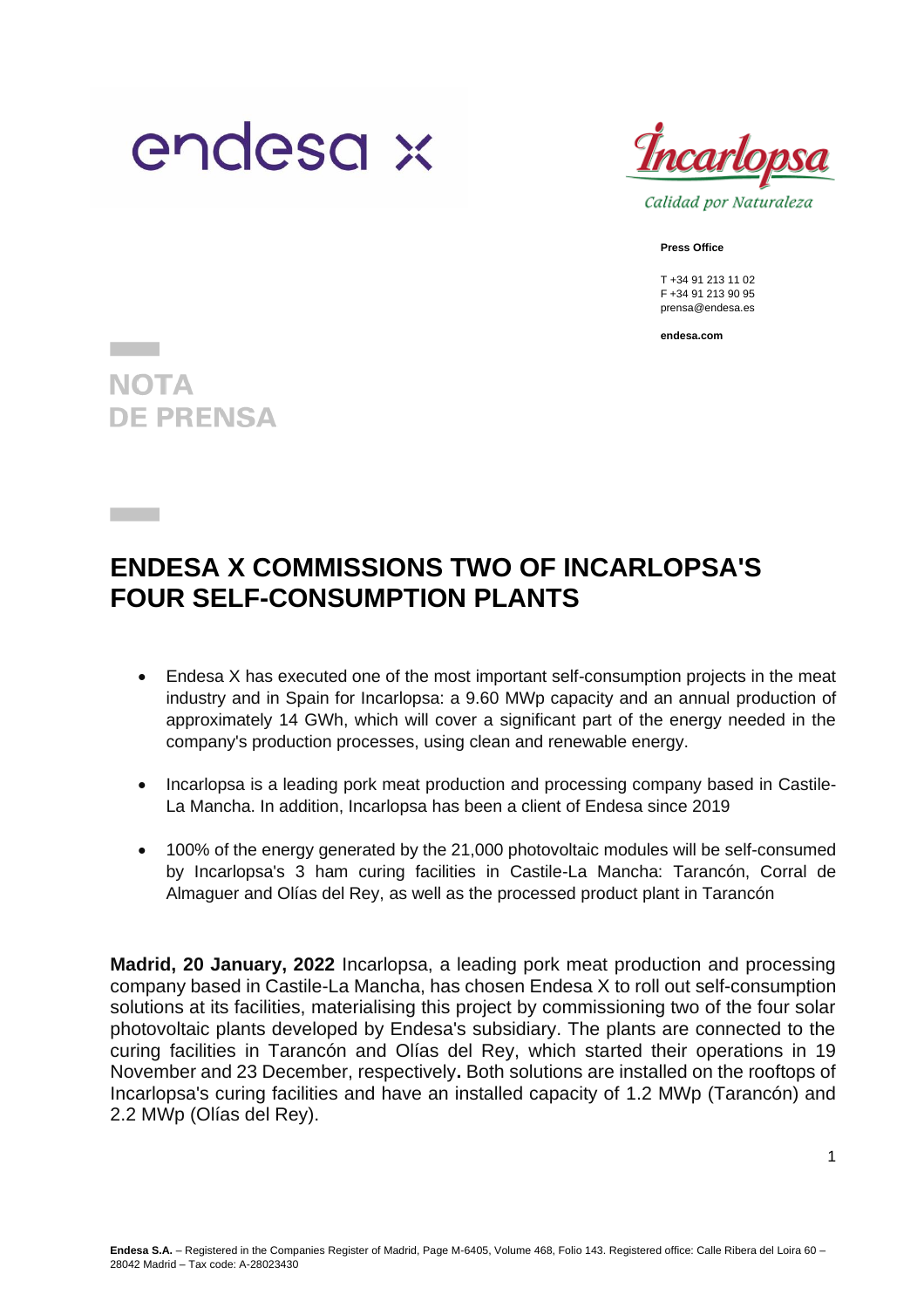



In addition to helping reduce emissions and their electricity bill, this self-consumption facility and the other two developed by Endesa X also have innovative technical features: the solution takes advantage of a significant part of the production plant roofs, using an adhesive solution that is attached to the structure, without the need for drilling. An eastwest structure has been designed for other types of roofs, maximising the surface available for the photovoltaic installation. This adaptation of the design to the construction needs of each centre was a key factor for Incarlopsa, mainly because of the high value of the raw materials stored in these facilities.

Some 2,700 photovoltaic modules were installed across a surface area of over 11,000 m2 at the Tarancón curing facilities, covering 26% of the curing facilities' energy needs with renewable energy. Moreover, approximately 5,000 photovoltaic modules were installed at the Olías del Rey facilities, on almost twice the surface area of that found in Tarancón (approximately 22,000 m2). The solution is expected to cover 23% of the plant's energy needs.

## **A much more ambitious project**

In addition to Incarlopsa's other facilities (the Corral de Almaguer curing facilities and the processed product factory in Tarancón), this is one of the most important and innovative self-consumption projects in the meat industry and in Spain. The full installation will have a 9.60 MWp capacity and an approximate annual production of 14 GWh, covering 11% of the energy required for its production processes and using clean and renewable energy. In total, more than 21,000 photovoltaic modules were installed across a surface area of 46,000 m2 in the 4 plants, equivalent to six football pitches.

100% of the production of these facilities will be self-consumed by the 4 plants. Selfconsumption, together with other energy efficiency initiatives, will play a key role in the decarbonisation of the household and production sectors. Endesa X helps customers install solar photovoltaic technology, which is completely tailored to their needs.

**Davide Ciciliato**, **Managing Director of Endesa X**, explained that "there is a firm commitment of large companies to the fight against climate change. The photovoltaic systems we have installed at Incarlopsa's facilities are a key element in reducing CO2 emissions during their production processes and are the best technology in the market for the self-production of energy from renewable sources. To create value, it is also necessary to respect the environment. To this end, Endesa X plays a vital role, thanks to its extensive knowledge and experience in decarbonisation and energy efficiency processes".

> *Endesa Press Office T: 912 131 102 [www.endesa.com](http://www.endesa.com/)*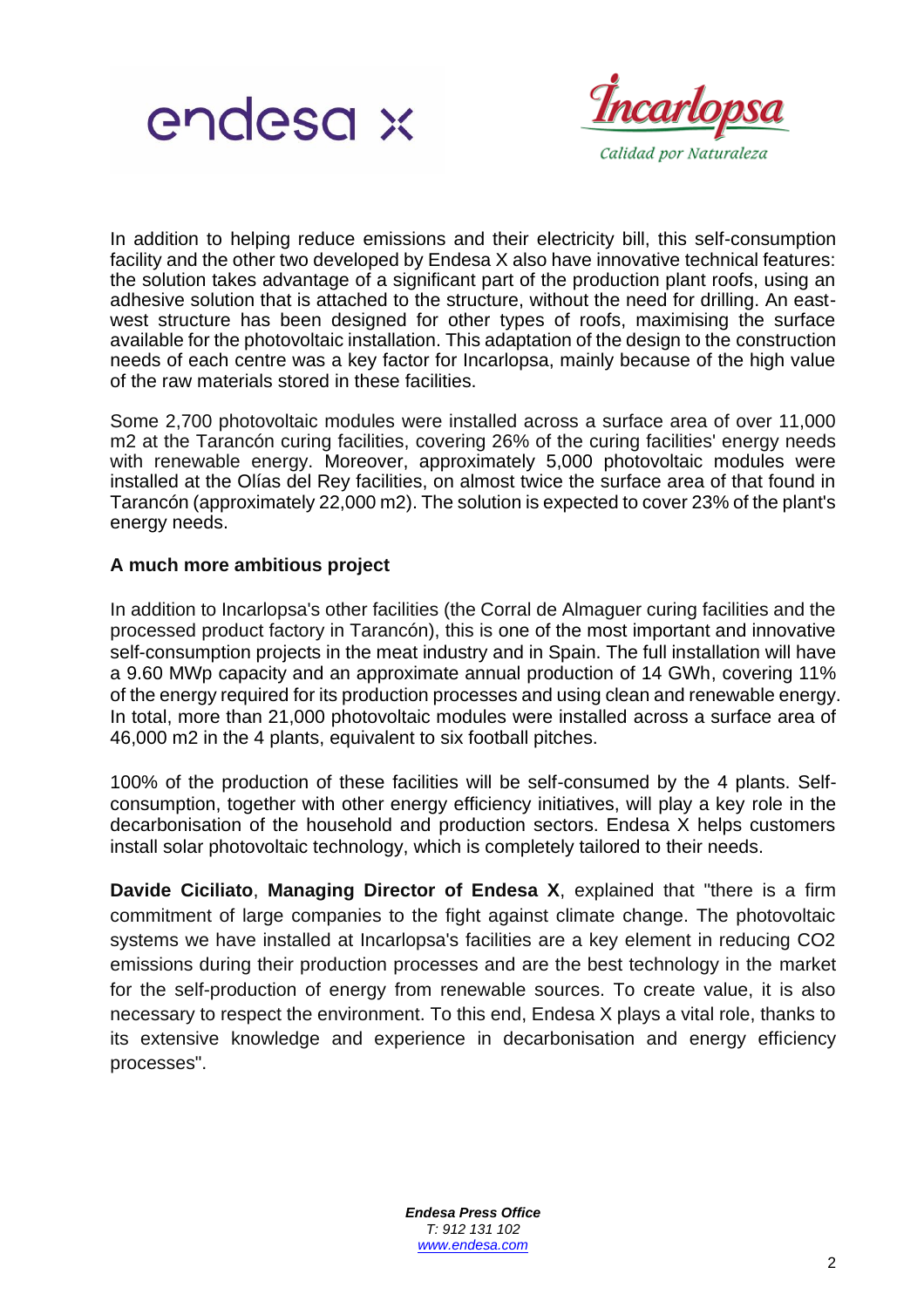



**Victorino Carabantes, Incarlopsa's Managing Director, stated that** "the commissioning of these facilities is an example of the process of decarbonisation and reduction of GHG emissions started by the company, within its commitment to create a sustainable development model, and its long-term strategy, in which innovation plays a key role".

## **SGE, smart monitoring**

The self-consumption solutions installed by Endesa X for Incarlopsa feature the Energy [Management Service \(SGE\)](https://www.endesax.com/es/es/empresas/eficiencia-energetica/gestion-energetica) platform, like all other self-consumption solutions developed by Endesa X, as a means to implement energy saving measures based on knowledge and the digitisation of energy efficiency. In addition to the on-going monitoring and tracking of energy consumption, the solution implements a series of machine learning algorithms, so SGE can detect anomalies, additional costs or deviations in the consumption, monitor "ghost" consumption, control leaks or detect any other types of incidents automatically. Therefore, Endesa X can conduct "virtual audits" of its clients, detecting potential areas for saving which would otherwise not be detected in an energy audit. Moreover, Incarlopsa can optimise its resources, use them with a more responsible approach and achieve a higher energy efficiency as a result.

Therefore, after using the Endesa X SGE platform for the past three years, Incarlopsa has once again chosen this platform, because saving requires understanding the situation and measuring consumption levels.

Endesa X also provides companies with [comprehensive advice](https://www.endesax.com/es/es/empresas/eficiencia-energetica) throughout the process for managing existing support for self-consumption installations, which result in a significant reduction of the panel installation costs, making the return on the investment even more attractive. Endesa manages these grants for its clients, as well as [providing](https://www.endesax.com/es/es/simulador-solar-fotovoltaico)  [them with the advice they need to choose the best photovoltaic installation option.](https://www.endesax.com/es/es/simulador-solar-fotovoltaico)

## **Electricity supply contract**

Incarlopsa was already a customer of Endesa in 2019 and 2020. In addition, the meat product company will continue to receive advice from Endesa to manage its energy and benefit from competitive energy costs. The company will receive ongoing advice about the current electricity prices and benefit from Endesa's expertise and a wide range of digital tools and instruments, allowing them to take the best decisions.

> *Endesa Press Office T: 912 131 102 [www.endesa.com](http://www.endesa.com/)*